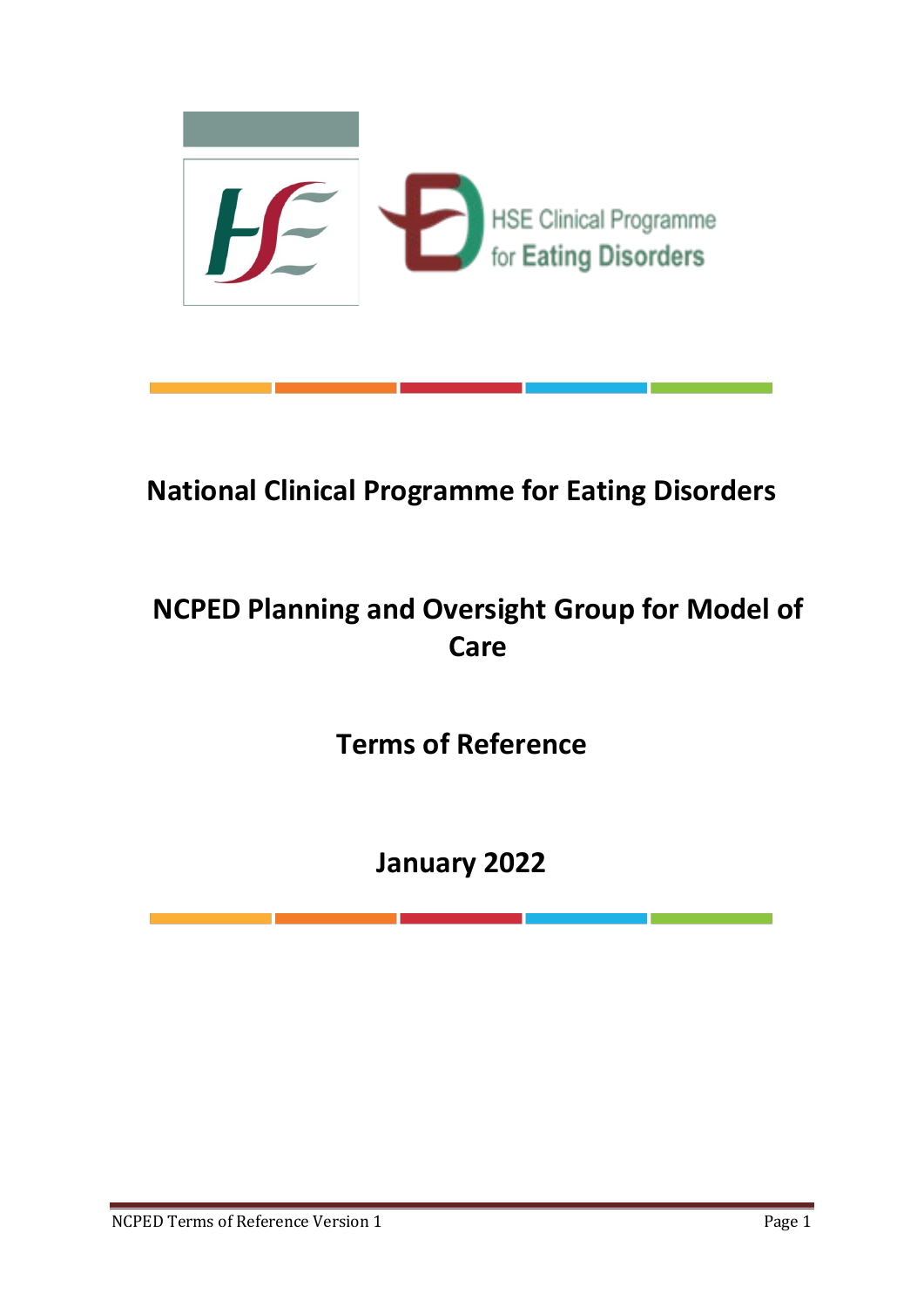## **Purpose:**

To advise the National Clinical Programme Team on

- the planning and oversight of the Model of care (January 2018).
- the mainstreaming and sustainability of the clinical programme into mental health service operations, ensuring that standards are maintained and evaluated.

## **Membership:**

Members will include people from clinical, service development, academia, and operational groups and will hold this position for one year renewal for a second. The chair can add additional members to the group that will bring additional expertise and knowledge on the subject. The group will comprise of members from the following

- National Clinical Lead Pending appointment
- Programme Manager Ms. Rhona Jennings
- Office of Nursing and Midwifery representative
- Health and Social Care Office representatives
- Consultant lead nominee from each CAMHS and Adult ED teams
- GP link Dr. Aoife O'Sullivan
- HSE Head of Mental Health Operations rep
- Service Development Advocate Bodywhys
- Member with research and education expertise in the subject area.
- Clinical Team coordinators required for 4 meetings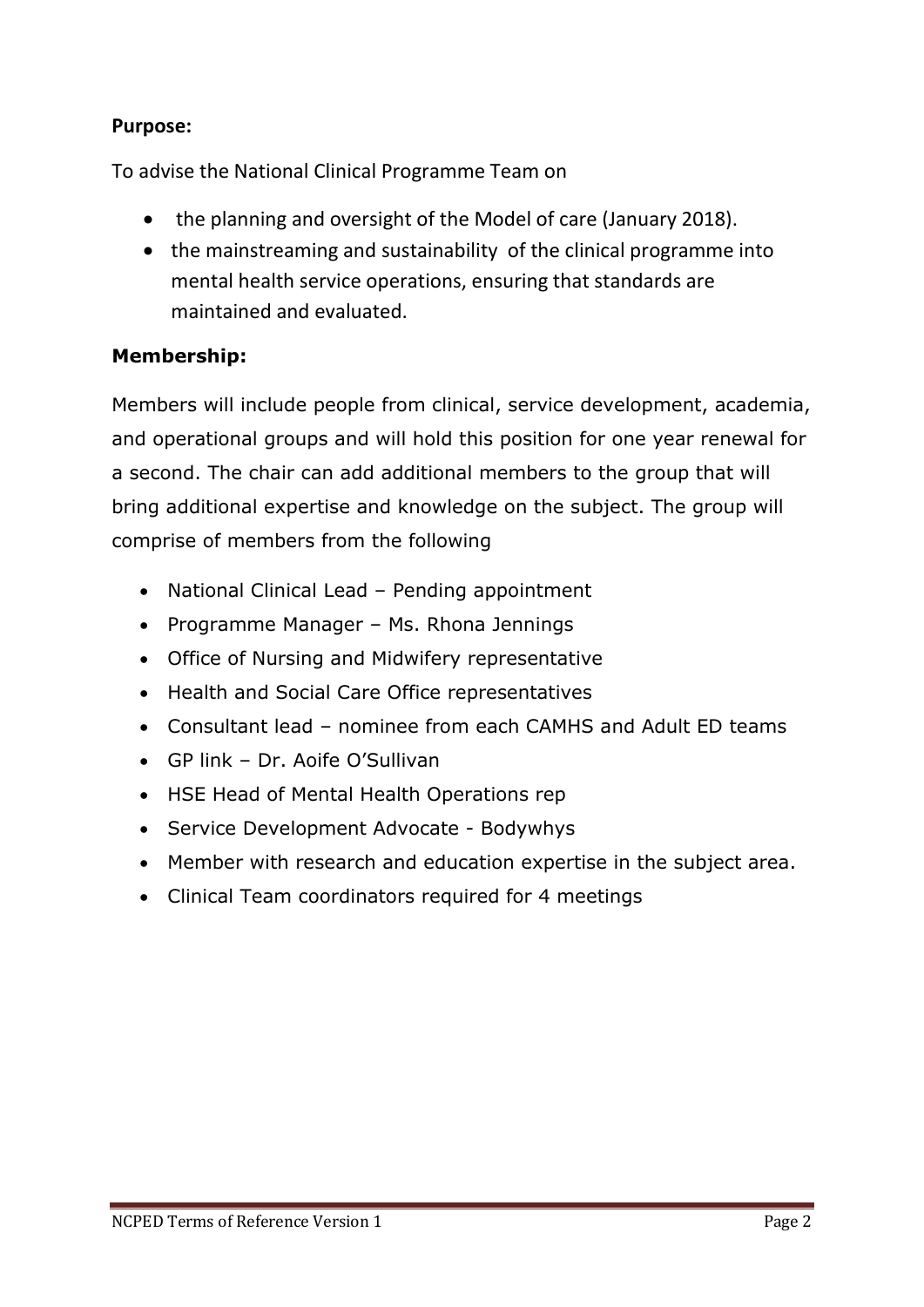#### **Scope:**

- 1. To advise on the planning and oversight of the clinical programme for eating disorders in accordance with the Model of Care.
- 2. To review and advise on training/education plan and any documentation introduced to support the implementation of the clinical programme.
- 3. To advise on the resolution of any operational issues that is impacting on the implementation of the clinical programme nationally.
- 4. To advise on a communication plan for all partners and disciplines on the progress of the clinical programme at agreed intervals.
- 5. To advise on the dissemination of the data, audit and research results to all stakeholders.
- 6. To advise on the ongoing evaluation and monitoring of the clinical programme including the development of KPIs

#### **Meeting:**

The meetings will be chaired by National Clinical Lead. The Programme manager will act as secretary. The meetings will be monthly (first Wednesday of each month) in Dr. Steeven's Hospital, Dublin from 10am - 12.30am or online via HSE approved platform WebEx. A quorum of 50% is required.

8 of the meetings per annum will be focused on MOC quality etc. rather than individual sector issues- attended by the clinical Lead, programme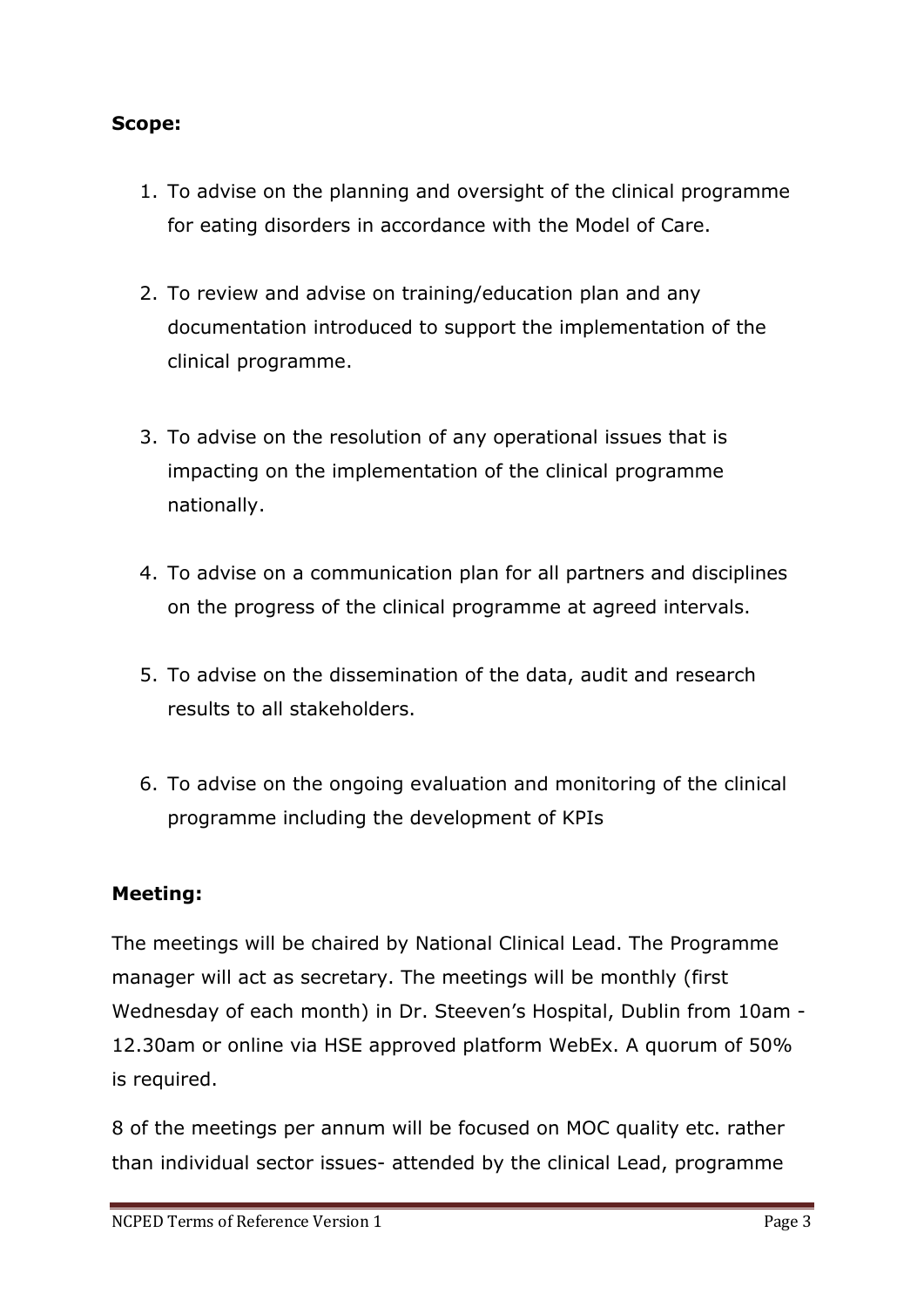manager, CAMHS and adult rep, Bodywhys, GP, plus the nursing and HSCP representatives.

4 of the meetings per annum (Feb, May, August, and November) will be focused on sector logistics of setting up teams, etc. These will be attended by all ED consultants and team coordinators (to share strategy), with PM and Clinical Lead to give advice/ support.

The consultants may also meet separately with their reps as more teams commence.

## **Responsibility of the Chair**

- With the programme manager will prepare the Agenda for each meeting.
- Will ensure the members receive all documentation and information on training, communication and current operation.
- To invite relevant individuals to make presentations to the group
- Will report advice from the group to the National Clinical Advisor and Clinical Programme Advisor and Group Lead (NCAGL).

## **Responsibility of the Programme Manager**:

- With the Chair agree the Agenda for each meeting.
- Ensure the time, venue and supports for each meeting are in place.
- Record minutes of each meeting.

## **Responsibility of Group Members**

- Familiarise themselves with documentation related to each meeting.
- Attend meetings and provide expert advice as required.

**Resources:** Meeting resources and venue will be funded by the Clinical Programme. Funding to attend meeting must be approved in advance by the relevant line manager.